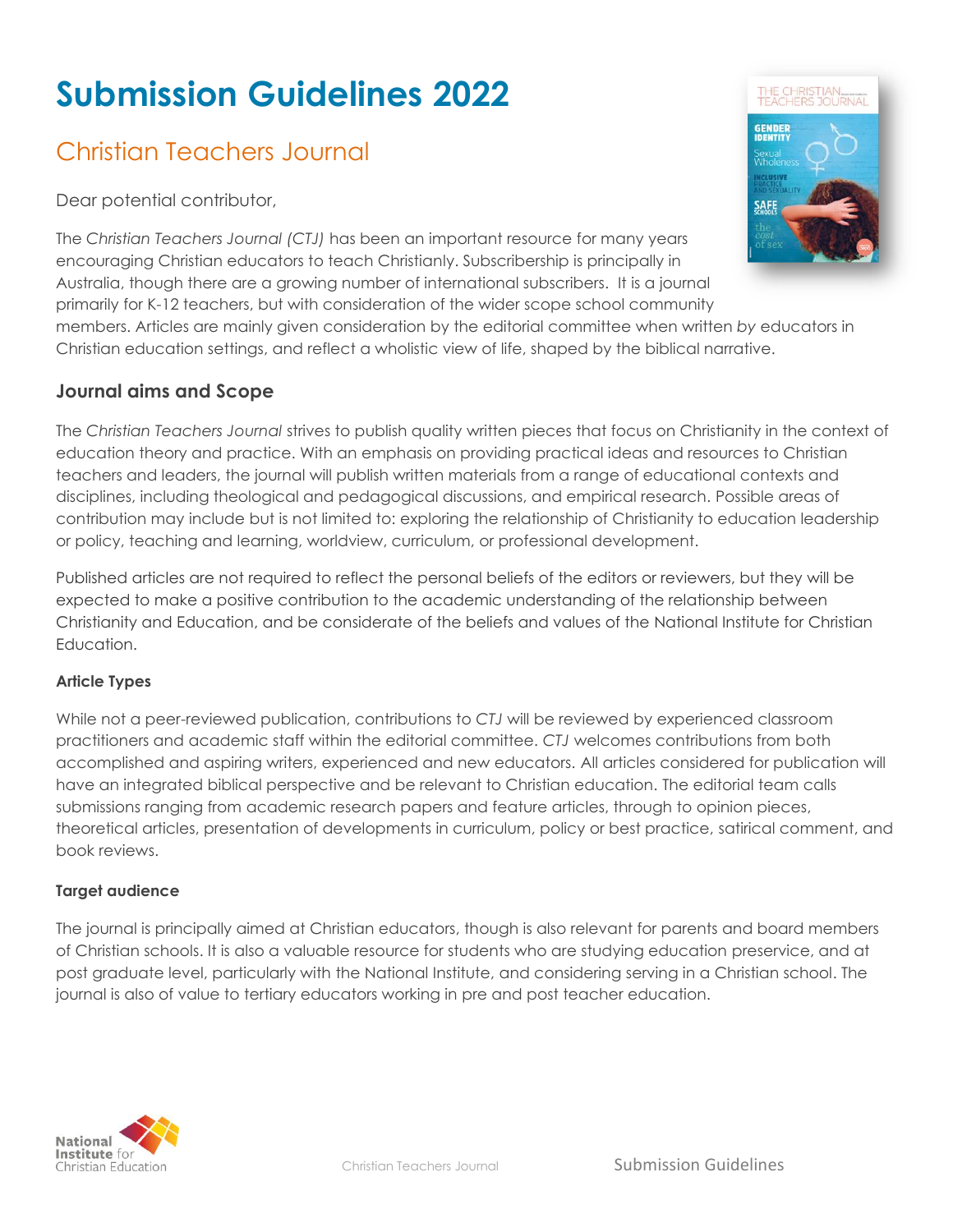# **Manuscript Submission guidelines**

It is important that potential contributors look to previous editions to become familiar with the style and tone of the journal. Please note there are some formatting changes to submission guidelines in 2022 that will reflect differences from the 2021 editions. Submissions should be made electronically in Microsoft Word format. Submissions should be addressed to the editor and sent to: [ctj@cen.edu.au](mailto:ctj@cen.edu.au)

## **Preparing your manuscript for submission**

#### **Formatting**

- Manuscripts should be double-spaced in Arial font size 12.
- Provide a proposed article title followed by your name.
- Following the title, manuscripts should be accompanied by an abstract of approximately 100-120 words. An abstract is a succinct overview of the key ideas found in your submission.
- Manuscripts should use clear and appropriate headings to demarcate major themes/ideas in your paper (e.g. Introduction, Literature review, or Discussion or Conclusion).
- Please use single spacing after full stops.
- Gender neutral language should be used where possible and appropriate.
- Endnotes are generally not encouraged. Information important to the text should be included in the body of the text. However, if using endnotes, please ensure they are numbered serially, typed doublespaced, and placed at the end of the report/article. Please use only where necessary to keep endnotes to a minimum.
- Figures or tables generated outside Word (e.g. such as Excel, PowerPoint, JPG, TIFF and EPS) should be included on a separate page, with a guideline inserted (e.g. 'insert Table 1 about here') at the appropriate place in the manuscript.

#### *Reference Style*

• In-text and reference citation should be in accordance with the National Institute for Christian Education *Style Guide* which is based on the American Psychological Association (APA) style, 7th edition. Please refer to this guide when preparing your work to ensure your manuscript conforms to this reference style, including with regards to the treatment of biblical texts.

#### *Supplementary material*

- Please provide a separate autobiographical note of no more than 50 words (including qualifications, work experience and current educational setting) with your submission and ensure that a full mailing address and email is included. Please also provide a quality digital photo of yourself, preferably a clear 'headshot'.
- Document file names should be in the form: 'AUTHOR Title.doc' (e.g. 'BLOGGS Cultural Mandate for Christian Education.doc').
- CTJ welcomes Illustrations, images, and graphs, which should be supplied in the highest quality and in an electronic format that helps us to publish your article in the best way possible. Please follow the guidelines below to enable us to prepare your artwork for the printed issue:
	- o *Format:* TIFF, JPEG: Common format for pictures (containing no text or graphs).
	- o EPS: Preferred format for graphs and line art (retains quality when enlarging/zooming in).
	- o *Placement:* Figures/charts and tables created in MS Word should be included in the main text rather than at the end of the document. Figures and other files created outside Word (i.e. Excel,

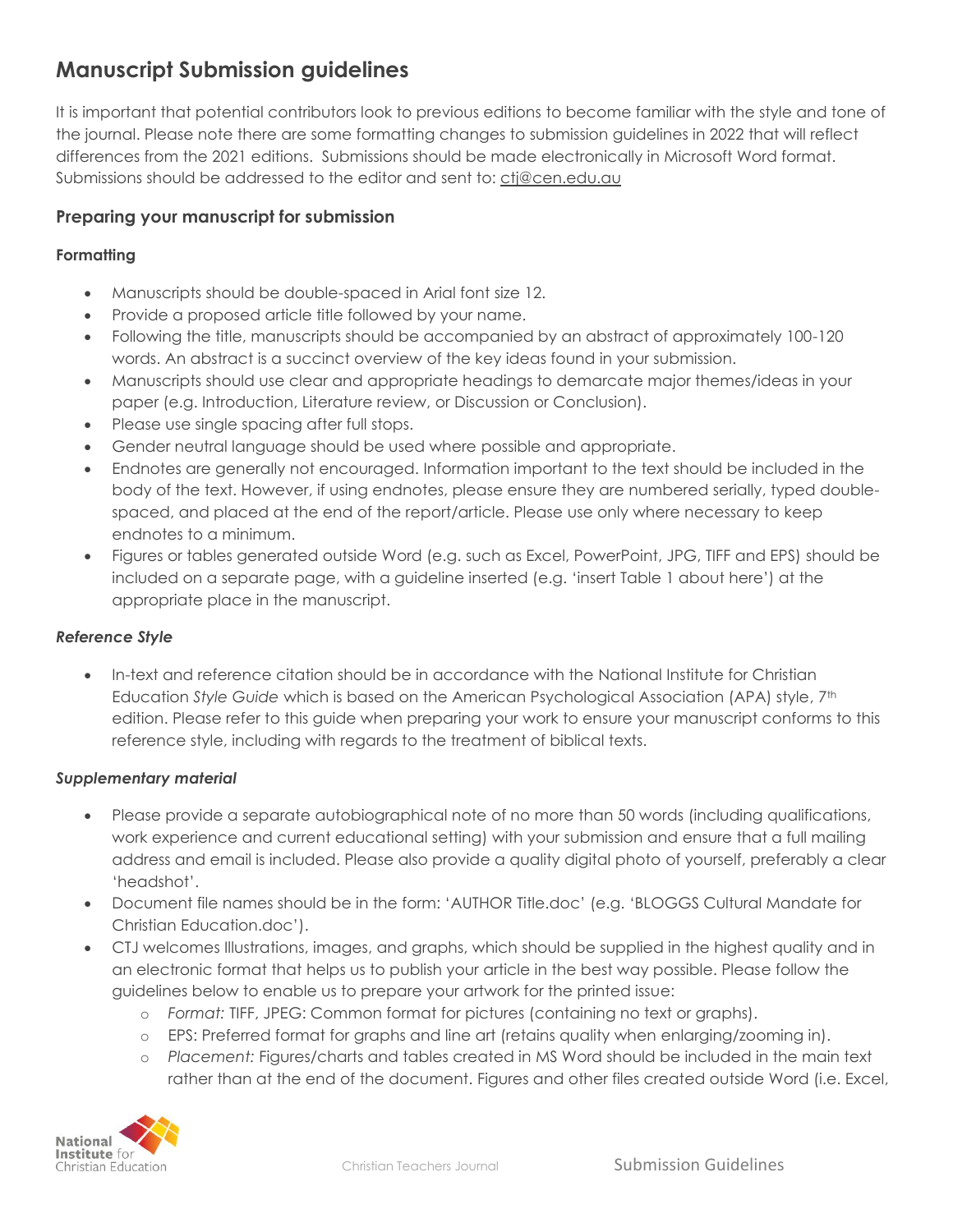PowerPoint, JPG, TIFF and EPS) should be submitted separately. Please add a placeholder note in the running text (i.e. "[insert Figure 1 here.]").

- o *Resolution:* Please prepare image files with a resolution of at least **300dpi.** Line art should be supplied with a minimum resolution of **800dpi.**
- o *Colour:* Please note that images supplied in colour will be published in black and white in print (unless otherwise arranged). Therefore, it is important that you supply images that are comprehensible in black and white (i.e. by using colour with a distinctive pattern or dotted lines). The captions should reflect this by not using words indicating colour.
- o *Referencing:* all non-original images must have reference details cited correctly

# **Specific contribution types and word length**

#### **Main articles**

These will generally not exceed 2,500 words, but preferably will be between 1,500 and 2,000 words. Please be succinct.

#### **Teacher resources**

These submissions must be practical and could include: the sharing of teaching ideas, lesson plans, unit outlines, resources, innovations and insights from individuals and communities participating in Christian education.

#### **Book reviews**

Reviews may vary in length. 'Top Shelf' book review articles should include a short (100 words) introduction followed by five book reviews no more than 100 words per review. Longer, critical reviews should be between 800-1200 words. Reviews should contain the following:

Author Name, *Title: subtitle* (City: Publisher, Date) ISBN XXXXXXXXX, Paperback/hardback (as relevant), Number of pages.

#### **Opinion pieces**

Opinion articles should be between 700-1000 words. They may be serious, satirical/humorous. The editors are interested in provocative and insightful contributions. However, authors should take care to remain focussed on the issue being discussed and to critique ideas rather than personalities.

#### *Letters and Feedback*

Contributions, including letters and engagement with articles from previous issues are encouraged. These should generally not exceed 500 words. The writer's name and organisation are requested. Other items may include cartoons, poems, and other forms of art work.

# **Publishing Policies**

#### *Plagiarism*

CJT takes issues of plagiarism and copyright infringement seriously. We will investigate any claims of plagiarism or misuse of published articles we become aware of. Submitted articles may also be checked with duplication-